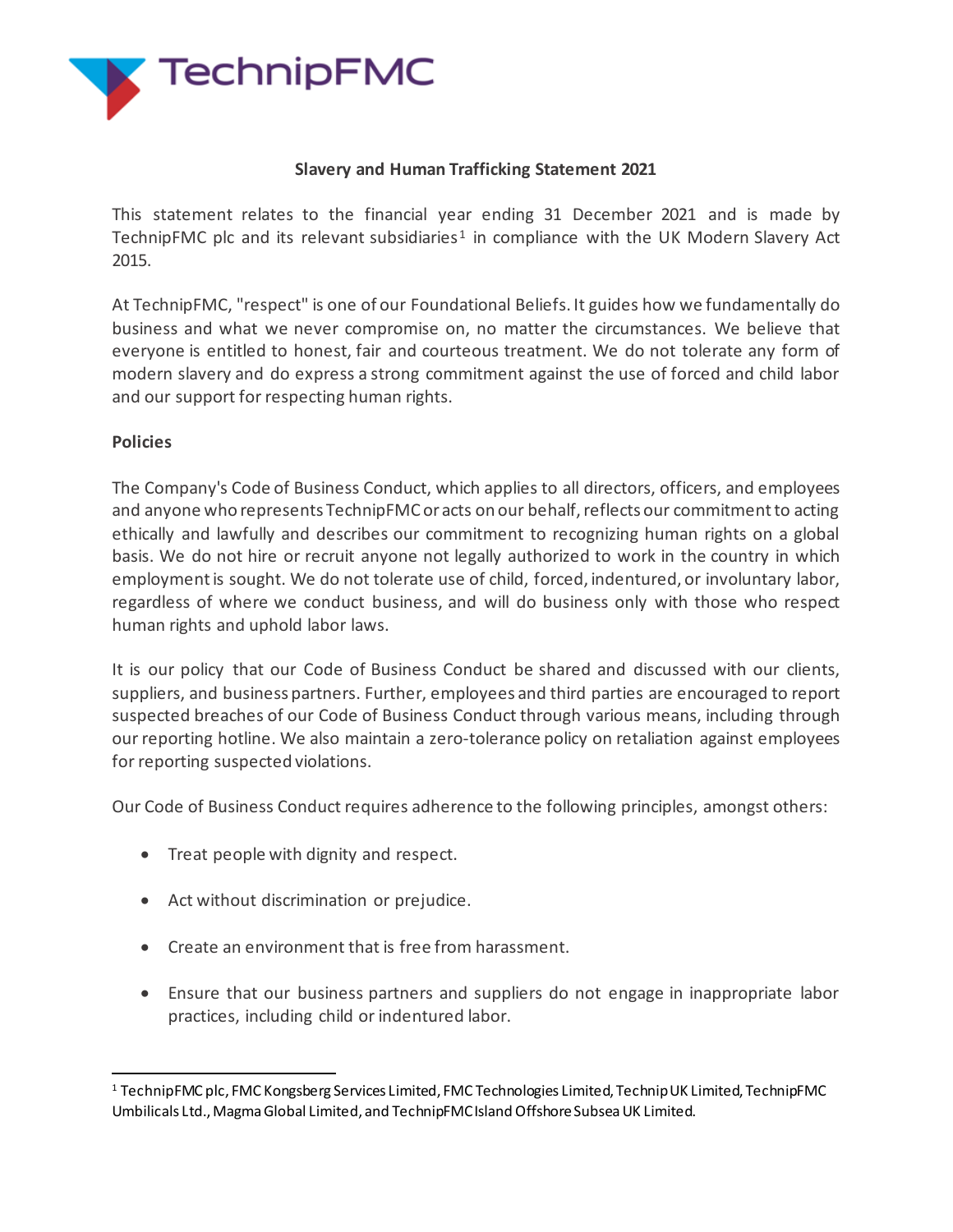- Promote equality in the workplace with salaries based on merit.
- Cooperate with regular inspections and audits to verify that our values are implemented throughout the Company.

The Company has also adopted a Human Rights Standard, which sets forth recognized human rights principles to ensure our operations are executed in compliance with the same and to ensure everyone with whom we work is treated with respect and dignity. In particular, our Standard codifies the Worker Welfare Principles outlined in the Guidance Notes published by *Building Responsibly*. We are specifically advancing compliance in recruitment, working conditions, and supply chain practices.

As a Company, we strive for continuous improvement in all that we do. As such, we continue to assess our policies and procedures to address slavery and human trafficking risks in our business or supply chains.

The risk of slavery or human trafficking occurring in connection with our business or supply chains also depends on the nature of our activities and the countries in which we operate. We are aware that our commitment to ethical business practice requires concerted and on-going effort to better understand and respond to those risks.

## **External Memberships**

The Company endeavors to ensure compliance with human rights within the scope of our operations and in accordance with the following international human rights regulations and principles:

- The United Nations Guiding Principles on Business and Human Rights;
- The 1948 Universal Declaration of Human Rights; and
- The International Labour Organization's Fundamental Conventions regarding the freedom of association, the eradication of discrimination and forced labor and the abolition of child labor.

We also remain a member of the United Nations Global Compact, along with our *Building Responsibly* membership. In addition to the actions completed in cooperation with our Building Responsibly members noted herein, we are also in the process of developing a supplier diligence pre-qualification process to ensure worker welfare compliance.

# **Supply Chain and Supplier Due Diligence**

TechnipFMC currently has approximately 2,600 direct suppliers across the globe. We aim to develop business relationships with like-minded subcontractors, suppliers, and business partners who are guided by a similar set of principles of business conduct and aspire to only do business with counterparties who respect human rights and uphold labor laws.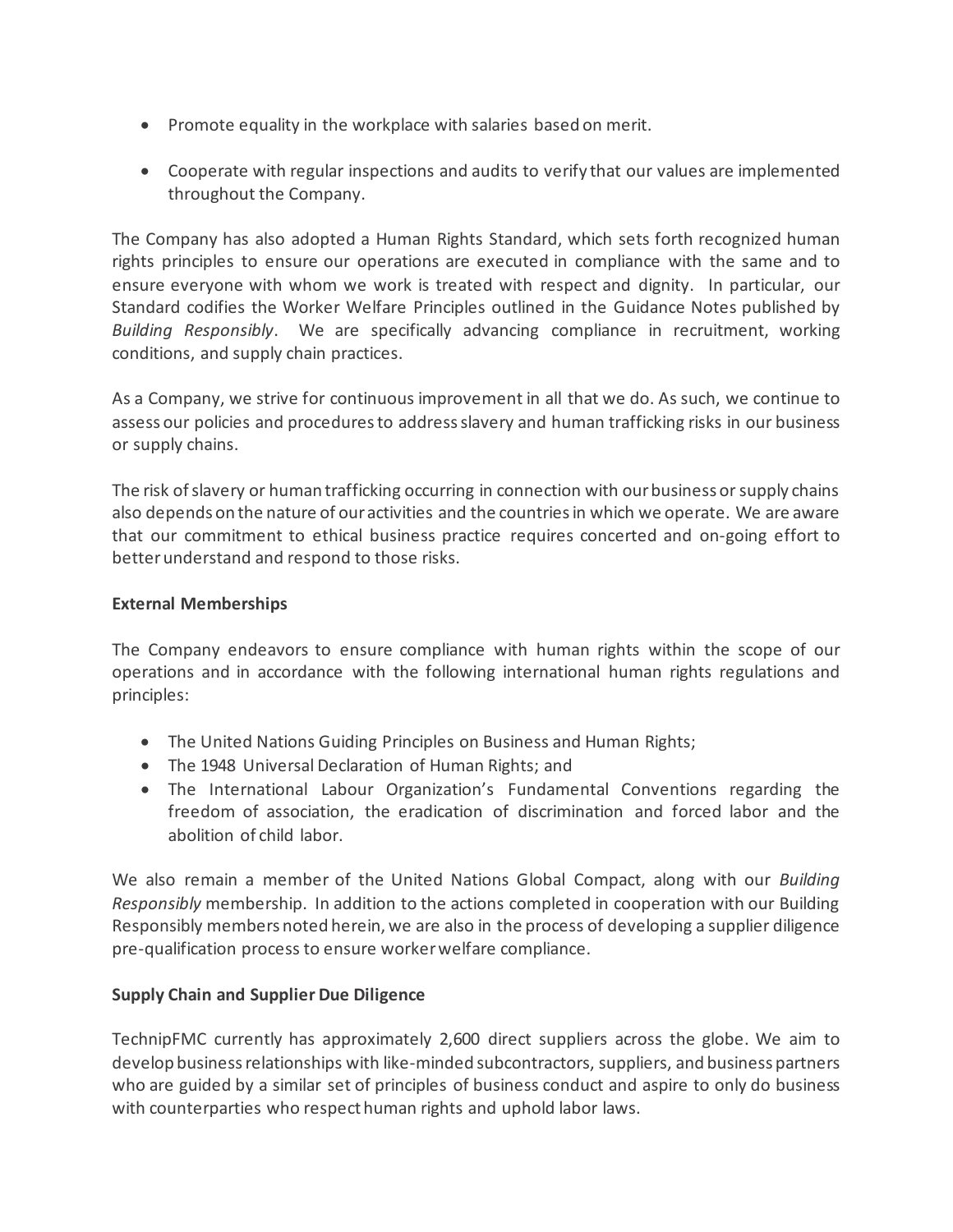As noted above, it is our policy that our Code of Business Conduct be shared and discussed with clients, suppliers, and our business partners. Further, our suppliers are required to accept and abide by contractual provisions integrating our policy. We believe responsible sourcing is an important part of our sustainability program, hence we operate a due diligence program pursuant to the U.S. Dodd-Frank Act regarding conflict minerals and other initiatives aimed at improving transparency throughout our supply chain.

Our suppliers are also subject to due diligence checks that extend to compliance with labor laws and the ethical treatment of workers.

Going forward, we will continue to assess how our company-wide due diligence processes and supplier monitoring processes may be reinforced in the area of human rights. In addition, TechnipFMC continues to evaluate ways in which we can improve our overall Human Rights program, and to address risks relating to worker welfare both within our company and across our supply chain.

To do this, we created an internal Human Rights Working Group that brings together our support functions and operations to foster and maintain a positive working environment for our employees and our suppliers.

### **Training and Awareness**

Employee training is an essential component of communicating and embedding our commitment to prevent slavery and human trafficking within our business. We have implemented training for all employees on our Code of Business Conduct, including the sections addressing human rights and labor welfare. In addition, trainings were delivered to suppliers, in some instances, at a project and regional level, and we are in the process of developing updated training videos that will be provided to new and existing suppliers.

We encourage employees and others to raise questions and concerns to ensure that we are leading by example. The Company treats all reports of suspected violations of our Code of Business Conduct confidentially and will share the information only with those who have the responsibility and authority to investigate and properly resolve the issue. In addition, we have a zero-tolerance policy on retaliation against employees or third parties for reporting suspected violations of our policies or Code of Business Conduct or for cooperating with an investigation.

TechnipFMC is committed to raise awareness continuously across the company, with our stakeholders and with the communities in which we work.